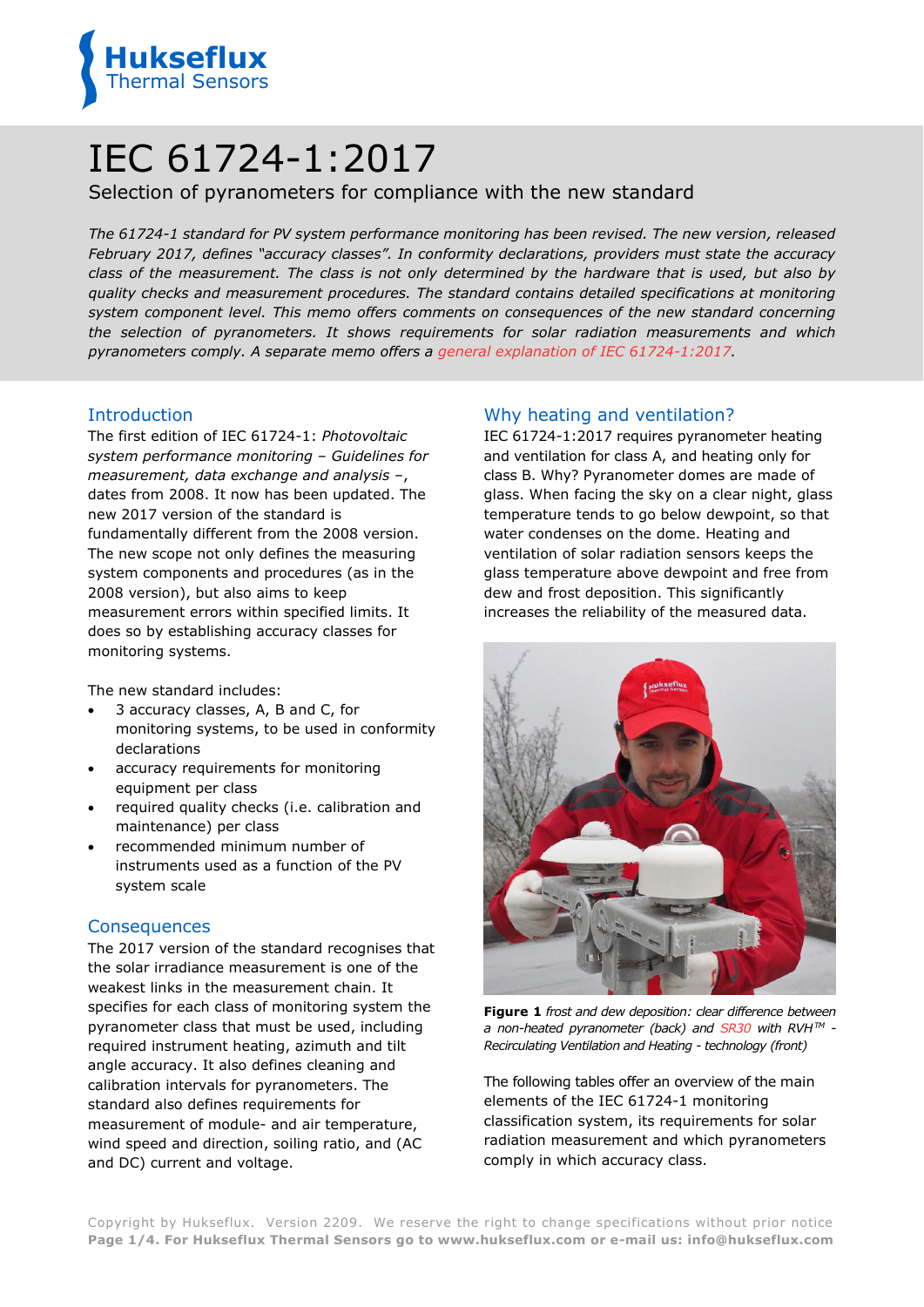

#### **Table 1** *The main elements of the IEC 61724-1 monitoring classification system*

|          | <b>CLASS A</b>           | <b>CLASS B</b>                 | <b>CLASS C</b>   |
|----------|--------------------------|--------------------------------|------------------|
| accuracy | high                     | medium                         | basic            |
| purpose  | utility scale PV systems | large commercial PV<br>systems | small PV systems |

**Table 2** *Requirements for solar radiation measurement in the IEC 61724-1 monitoring classification system*

|                           | <b>CLASS A</b>                                                                                                                  | <b>CLASS B</b>                                                                                                                     | <b>CLASS C</b>                                         |
|---------------------------|---------------------------------------------------------------------------------------------------------------------------------|------------------------------------------------------------------------------------------------------------------------------------|--------------------------------------------------------|
| irradiance<br>measurement | for GHI and for POA:<br>pyranometer<br>Spectrally flat Class A<br>(secondary standard)                                          | for GHI and for POA:<br>pyranometer<br>Spectrally flat Class B<br>(first class)                                                    | any                                                    |
|                           | <b>or</b>                                                                                                                       | or                                                                                                                                 |                                                        |
|                           | for POA only:<br>matched high-accuracy PV<br>reference cell (same cell<br>type and anti-reflection<br>coating as the PV system) | for POA only:<br>matched medium-accuracy<br>PV reference cell, (same cell<br>type and anti-reflection<br>coating as the PV system) |                                                        |
| heating                   | required                                                                                                                        | required                                                                                                                           | not required                                           |
| ventilation               | required for pyranometers                                                                                                       | not required                                                                                                                       | not required                                           |
| cleaning                  | $1 \times /$ week                                                                                                               | optional                                                                                                                           | not required                                           |
| alignment                 | tilt $\pm$ 1 $\circ$<br>azimuth $\pm$ 2 °                                                                                       | tilt $\pm$ 1.5 °<br>azimuth $\pm$ 3 $\circ$                                                                                        | not required                                           |
| quality checks            | calibration prior to use                                                                                                        | calibration prior to use                                                                                                           | calibration prior to use                               |
|                           | calibration $1 \times / yr$                                                                                                     | calibration $1 \times / 2$ yr                                                                                                      | calibration schedule as<br>recommended by manufacturer |
| number of<br>sensors      | equal number of sensors in<br>POA and GHI                                                                                       | equal number of sensors in<br>POA and GHI                                                                                          | equal number of sensors in<br>POA and GHI              |
|                           | minimum recommended<br>number depends on system<br>size                                                                         | minimum recommended<br>number depends on system<br>size                                                                            | minimum recommended number<br>depends on system size   |

Copyright by Hukseflux. Version 2209. We reserve the right to change specifications without prior notice **Page 2/4. For Hukseflux Thermal Sensors go to [www.hukseflux.com](http://www.hukseflux.com/) or e-mail us: [info@hukseflux.com](mailto:info@hukseflux.com?subject=brochure)**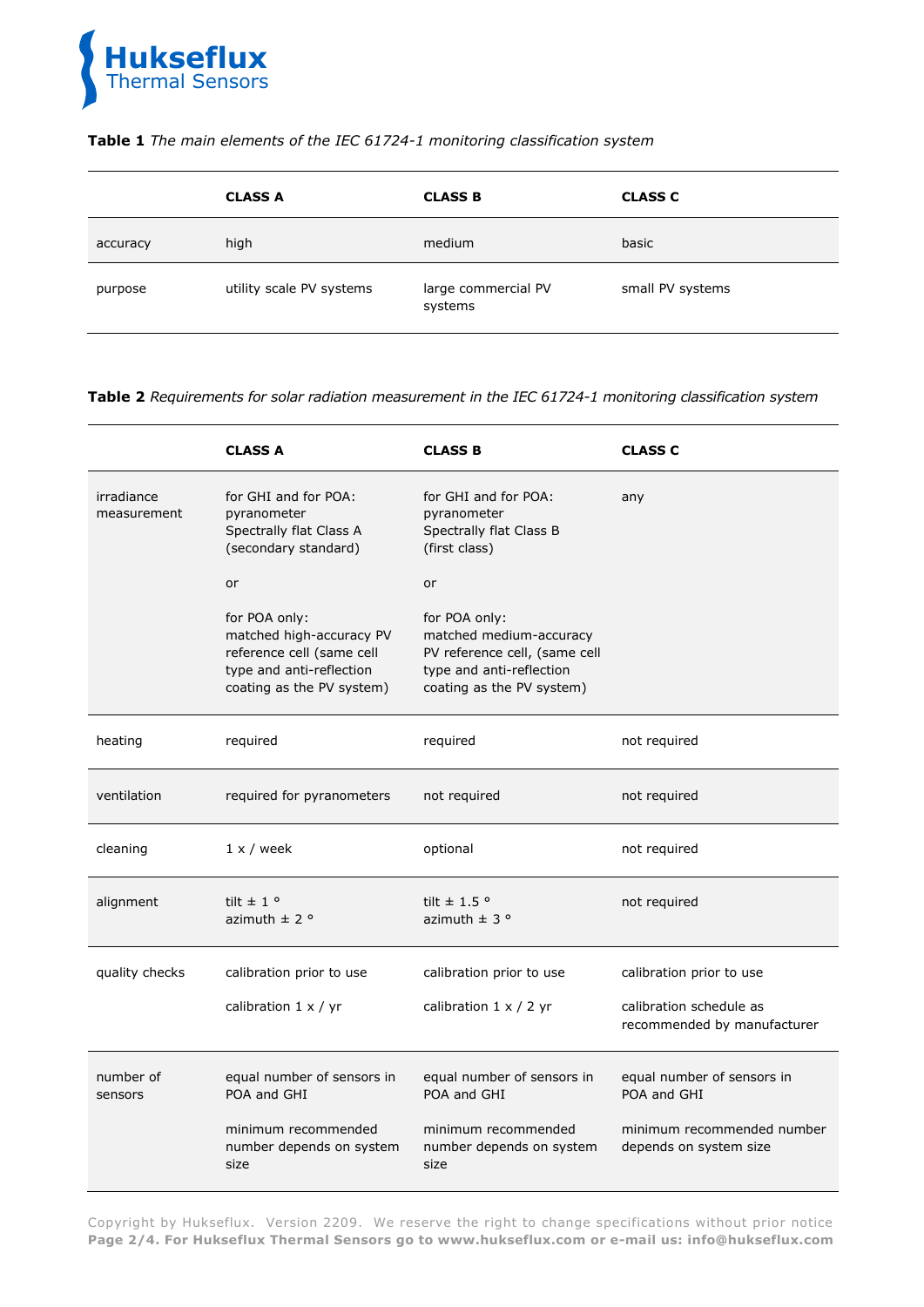

**Table 3** *Compliance of Hukseflux pyranometers with Class A, B and C monitoring system requirements*

| <b>CLASS A</b>                                                                                                                                                    | <b>CLASS B</b>                                                                                                                                                  | <b>CLASS C</b>                           |
|-------------------------------------------------------------------------------------------------------------------------------------------------------------------|-----------------------------------------------------------------------------------------------------------------------------------------------------------------|------------------------------------------|
| <b>SR30</b>                                                                                                                                                       | SR15-D1 and SR15-A1                                                                                                                                             | SR05                                     |
| (spectrally flat Class A - secondary<br>standard-, digital output, includes<br>heating, ventilation, tilt measurement)                                            | (spectrally flat Class B - first class-,<br>digital / analogue outputs, includes<br>heating)<br>activate the heater to comply with<br>Class B                   | (spectrally flat Class C -second class-) |
| SR20 all versions + VU01 ventilation unit                                                                                                                         | SR20-T1 and T2                                                                                                                                                  |                                          |
| (spectrally flat Class A - secondary<br>standard-,, digital / analogue outputs,<br>separate ventilation unit with heating)<br>requires separate tilt verification | (spectrally flat Class B - secondary<br>standard, analogue millivolt output<br>version only, includes heating)<br>activate the heater to comply with<br>Class B |                                          |

#### **Table 4** *Retrofitting Hukseflux pyranometers for Class A and B monitoring system compliance*

| <b>CLASS A</b>                                      | <b>CLASS B</b>                                | <b>CLASS C</b>                                          |  |
|-----------------------------------------------------|-----------------------------------------------|---------------------------------------------------------|--|
| If you have SR20 all versions:                      | If you have $SR20$ -T1 and T2:                | If you have any pyranometer:                            |  |
| add VU01 ventilation unit to comply<br>with Class A | activate the heater to comply with<br>Class B | it automatically complies with class C                  |  |
| calibration $1 \times / \text{yr}$                  | calibration $1 \times / 2$ yr                 | calibration according to manufacturer<br>recommendation |  |
|                                                     | If you have SR15-D1 and SR15-A1:              |                                                         |  |
|                                                     | activate the heater to comply with<br>Class B |                                                         |  |
|                                                     | calibration $1 \times / 2$ yr                 |                                                         |  |